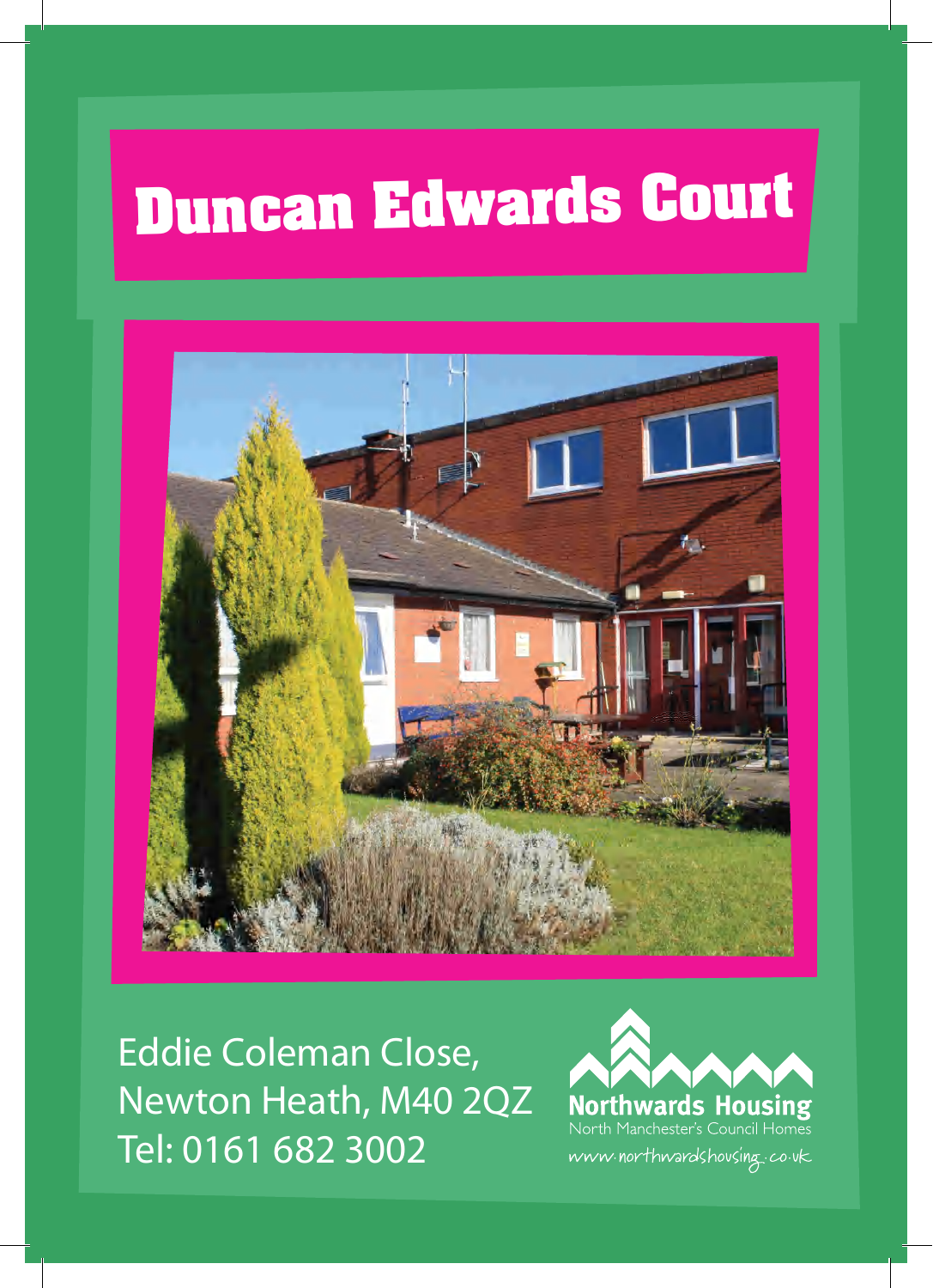## Duncan Edwards Court is a spacious complex boasting a range of fantastic features, including:

- 50 one bedroom apartments (refurbished to a high standard in 2008)
- • A Communal Lounge
- • An IT Suite
- • A Laundrette
- • CCTV
- • A Warden Call System
- • On-site Scheme Manager Service
- • Landscaped Gardens
- • Secure Car Parking
- Affordable rents





### Scheme Manager

Gillian Simpson will visit or contact you daily. She will provide advice, information and support on all housing related matters.

### Local Facilities

- • Local shops and post office within walking distance
- • Nearby medical centre and chemist
- Nearby parks and leisure facilities
- Close to major bus routes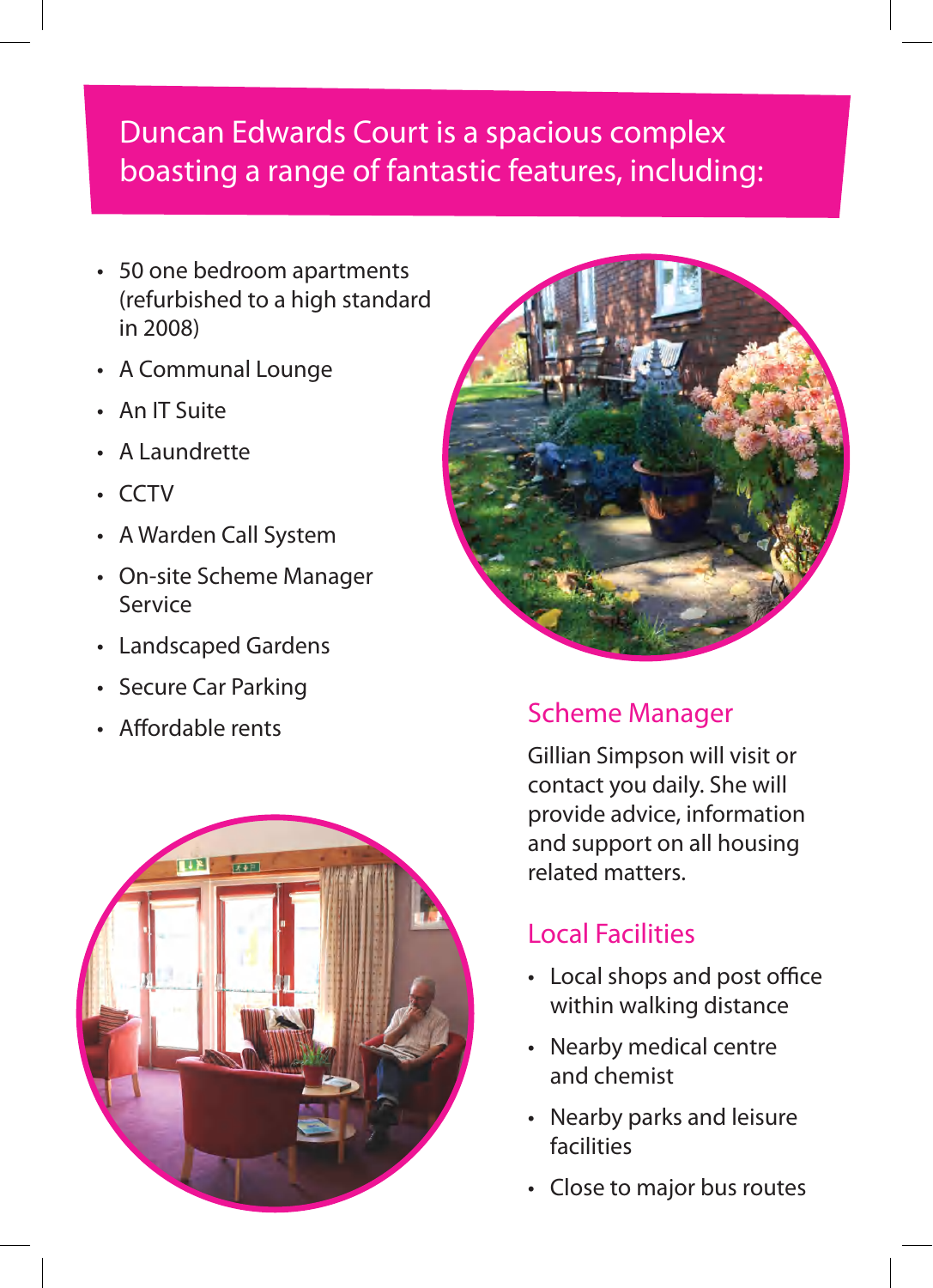#### Scheme Activities

There's lots going on at Duncan Edwards, and Gillian helps to organise and support…

- • Trips to different places
- • Arts and crafts
- Health and well-being activities
- Breakfast Club
- Coffee mornings
- • Various social events

For further information about the scheme, please contact Gillian Simpson on 0161 682 3002 or email g.simpson@northwardshousing.co.uk.